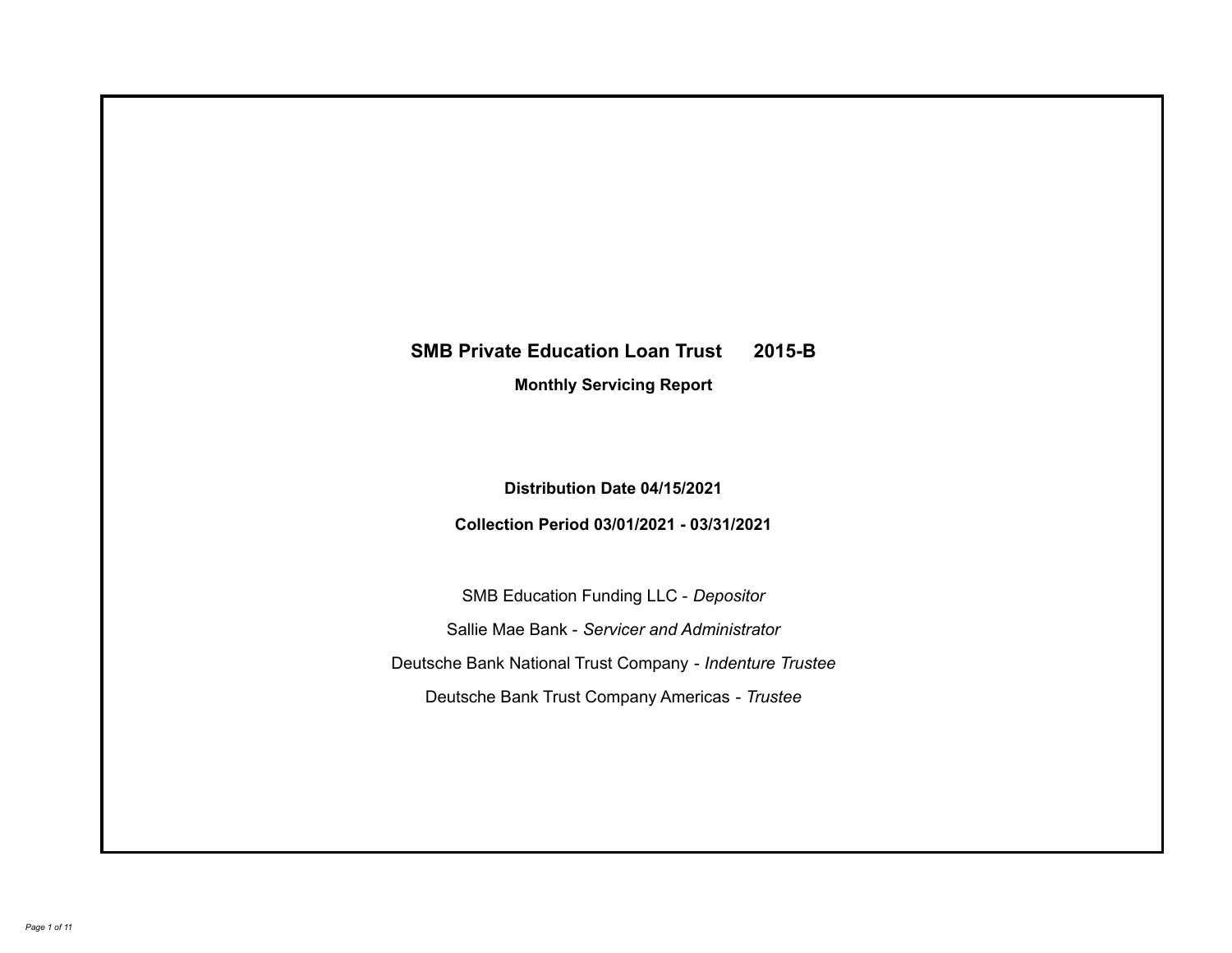A

| <b>Student Loan Portfolio Characteristics</b>                                                              | <b>Settlement Date</b><br>07/30/2015 | 02/28/2021                          | 03/31/2021                          |
|------------------------------------------------------------------------------------------------------------|--------------------------------------|-------------------------------------|-------------------------------------|
| <b>Principal Balance</b><br>Interest to be Capitalized Balance                                             | \$700,964,388.29<br>42,430,107.89    | \$281,392,194.55<br>8,725,009.35    | \$274,282,710.53<br>8,738,307.62    |
| Pool Balance                                                                                               | \$743,394,496.18                     | \$290,117,203.90                    | \$283,021,018.15                    |
| Weighted Average Coupon (WAC)<br>Weighted Average Remaining Term<br>Number of Loans<br>Number of Borrowers | 8.13%<br>128.84<br>63,899<br>43,918  | 7.71%<br>124.67<br>25,965<br>18,016 | 7.72%<br>124.99<br>25,312<br>17,560 |
| Pool Factor                                                                                                |                                      | 0.390260091                         | 0.380714438                         |
| Since Issued Total Constant Prepayment Rate (1)                                                            |                                      | 8.57%                               | 8.62%                               |

| <b>Debt Securities</b> | Cusip/Isin | 03/15/2021      | 04/15/2021      |
|------------------------|------------|-----------------|-----------------|
| A <sub>2</sub> A       | 78448QAB4  | \$39,545,220.59 | \$36,163,208.65 |
| A2B                    | 78448QAC2  | \$18,536,822.14 | \$16,951,504.05 |
| A <sub>3</sub>         | 78448QAD0  | \$75,000,000.00 | \$75,000,000.00 |
|                        | 78448QAE8  | \$70,000,000.00 | \$70,000,000.00 |
| ◡                      | 78448QAF5  | \$50,000,000.00 | \$50,000,000.00 |
|                        |            |                 |                 |

| $\sim$<br>◡ | <b>Certificates</b> | Cusip/Isin | 03/15/2021 | 04/15/2021   |
|-------------|---------------------|------------|------------|--------------|
|             | Residual            | 78448Q108  | 100,000.00 | \$100,000.00 |

| <b>Account Balances</b>                | 03/15/2021      | 04/15/2021      |
|----------------------------------------|-----------------|-----------------|
| Reserve Account Balance                | \$1,896,081.00  | \$1,896,081.00  |
|                                        |                 |                 |
| <b>Asset / Liability</b>               | 03/15/2021      | 04/15/2021      |
| Overcollateralization Percentage       | 12.77%          | 12.33%          |
| Specified Overcollateralization Amount | \$87,035,161.17 | \$84,906,305.45 |
| Actual Overcollateralization Amount    | \$37,035,161.17 | \$34,906,305.45 |

(1) Since Issued Total CPR calculations found in monthly servicing reports issued on or prior to September 15, 2015 originally included loans that were removed from the pool by the sponsor because they became ineligible for the pool between the cut-off date and settlement date. On October 5, 2015, Since Issued Total CPR calculations were revised to exclude these loans and all prior monthly servicing reports were restated. For additional information, see 'Since Issued CPR Methodology' found on page 11 of this report.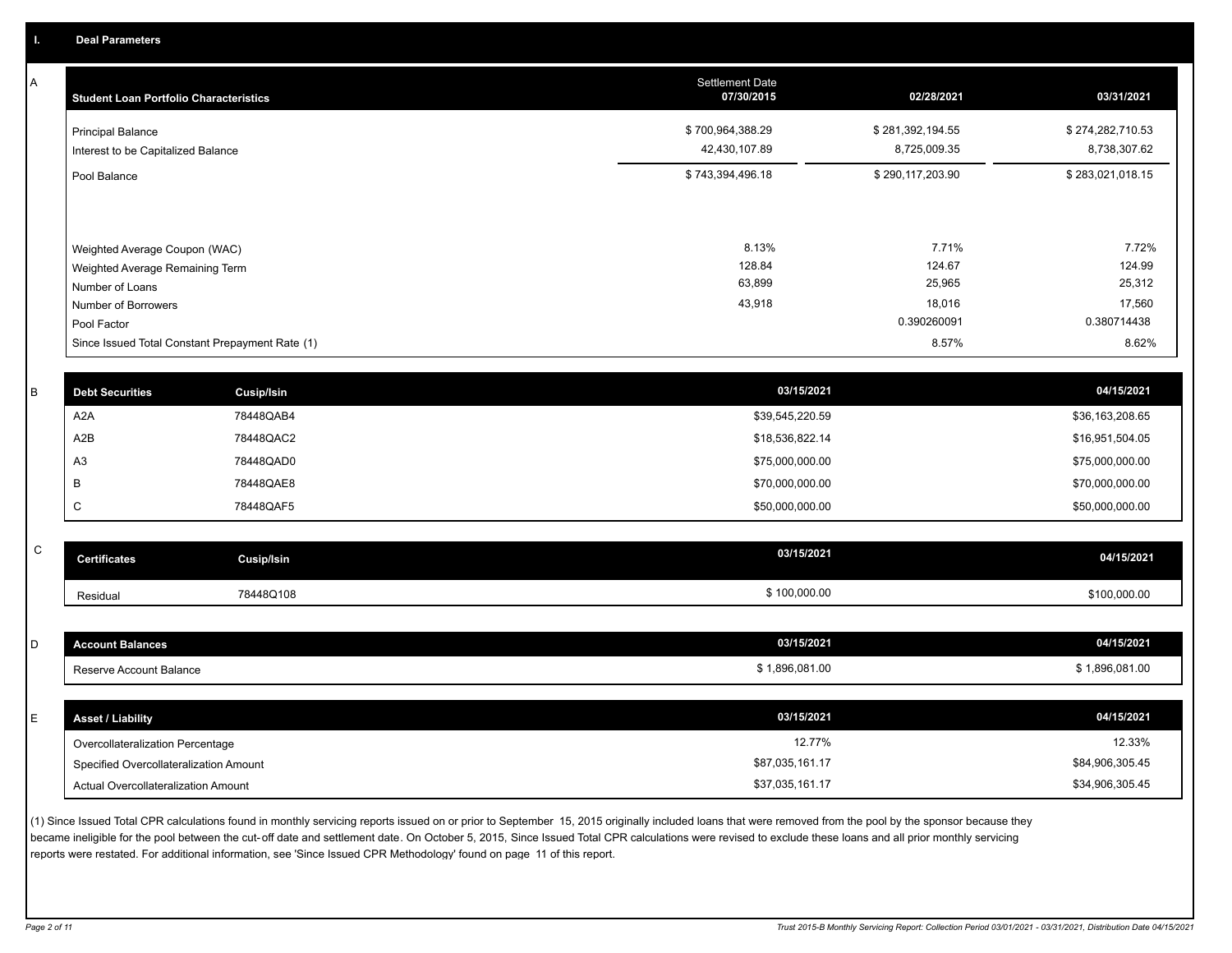| Α  | <b>Student Loan Principal Receipts</b>                           |                |
|----|------------------------------------------------------------------|----------------|
|    | <b>Borrower Principal</b>                                        | 7,057,983.64   |
|    | <b>Consolidation Activity Principal</b>                          | 0.00           |
|    | Seller Principal Reimbursement                                   | 0.00           |
|    | Servicer Principal Reimbursement                                 | 0.00           |
|    | Delinquent Principal Purchases by Servicer                       | 0.00           |
|    | <b>Other Principal Deposits</b>                                  | 49,237.51      |
|    | <b>Total Principal Receipts</b>                                  | \$7,107,221.15 |
| В  | <b>Student Loan Interest Receipts</b>                            |                |
|    | Borrower Interest                                                | 1,474,923.53   |
|    | <b>Consolidation Activity Interest</b>                           | 0.00           |
|    | Seller Interest Reimbursement                                    | 0.00           |
|    | Servicer Interest Reimbursement                                  | 0.00           |
|    | Delinquent Interest Purchases by Servicer                        | 0.00           |
|    | Other Interest Deposits                                          | 212.75         |
|    | <b>Total Interest Receipts</b>                                   | \$1,475,136.28 |
| C  | <b>Recoveries on Realized Losses</b>                             | \$132,799.82   |
| D  | <b>Investment Income</b>                                         | \$187.69       |
| E  | <b>Funds Borrowed from Next Collection Period</b>                | \$0.00         |
| F  | <b>Funds Repaid from Prior Collection Period</b>                 | \$0.00         |
| G  | <b>Loan Sale or Purchase Proceeds</b>                            | \$0.00         |
| H. | Initial Deposits to Distribution Account                         | \$0.00         |
|    | <b>Excess Transferred from Other Accounts</b>                    | \$0.00         |
| J  | <b>Borrower Benefit Reimbursements</b>                           | \$0.00         |
| ĸ  | <b>Other Deposits</b>                                            | \$0.00         |
| Г  | <b>Other Fees Collected</b>                                      | \$0.00         |
| М  | <b>AVAILABLE FUNDS</b>                                           | \$8,715,344.94 |
| N  | Non-Cash Principal Activity During Collection Period             | \$(2,262.87)   |
| O  | Aggregate Purchased Amounts by the Depositor, Servicer or Seller | \$49,450.26    |
| P  | Aggregate Loan Substitutions                                     | \$0.00         |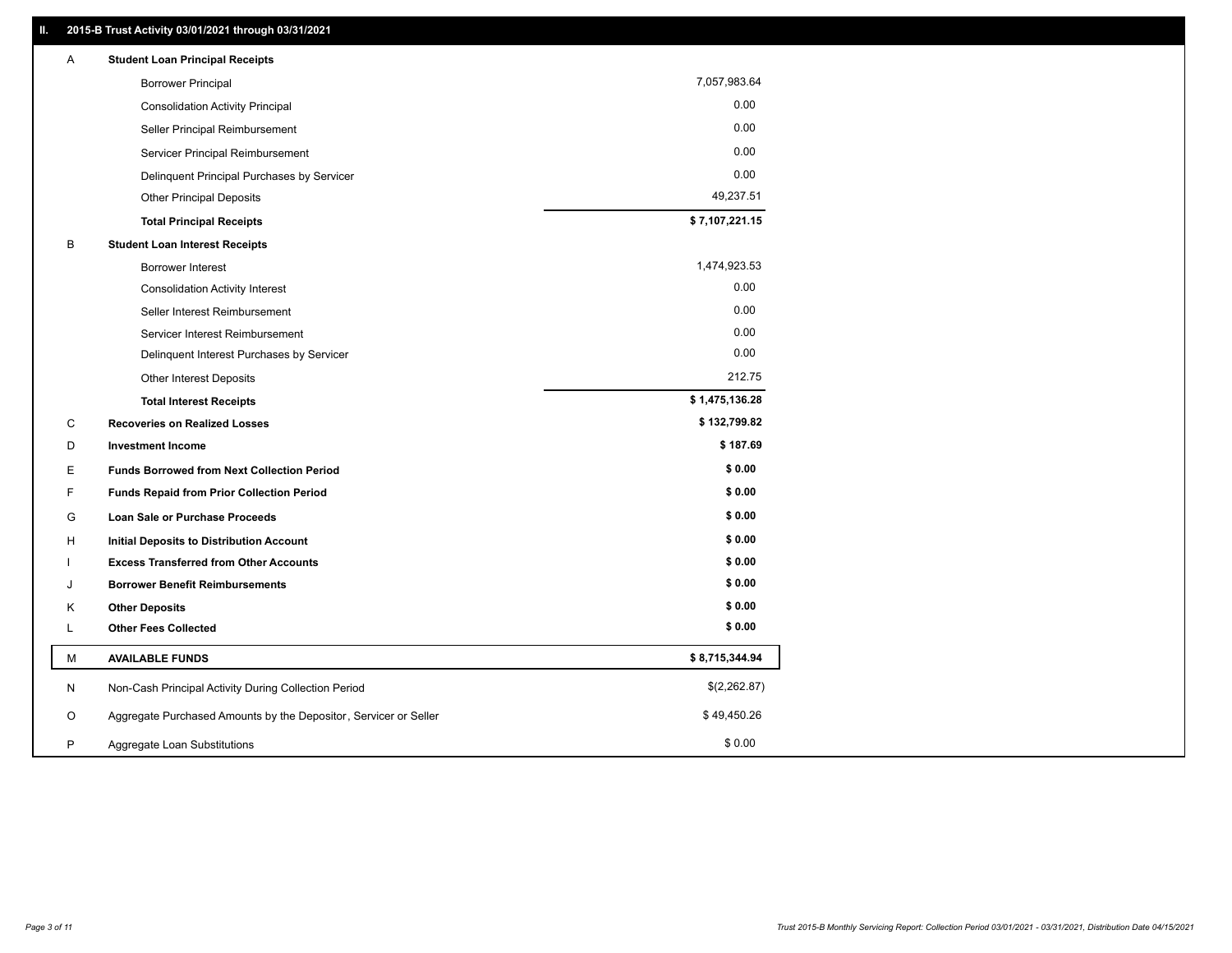|                   | <b>Loans by Repayment Status</b> |                          |         |                                                           |                |                            |                          |         |                                                           |                |                            |
|-------------------|----------------------------------|--------------------------|---------|-----------------------------------------------------------|----------------|----------------------------|--------------------------|---------|-----------------------------------------------------------|----------------|----------------------------|
|                   |                                  |                          |         | 03/31/2021                                                |                |                            | 02/28/2021               |         |                                                           |                |                            |
|                   |                                  | <b>Wtd Avg</b><br>Coupon | # Loans | Principal and<br><b>Interest Accrued</b><br>to Capitalize | % of Principal | % of Loans in<br>Repay (1) | <b>Wtd Avg</b><br>Coupon | # Loans | Principal and<br><b>Interest Accrued</b><br>to Capitalize | % of Principal | % of Loans in<br>Repay (1) |
| INTERIM:          | IN SCHOOL                        | 9.08%                    | 425     | \$7,241,387.05                                            | 2.559%         | $-$ %                      | 9.06%                    | 410     | \$7,082,810.71                                            | 2.441%         | $-$ %                      |
|                   | GRACE                            | 8.57%                    | 88      | \$1,435,752.73                                            | 0.507%         | $-$ %                      | 8.52%                    | 103     | \$1,663,722.52                                            | 0.573%         | $-$ %                      |
|                   | <b>DEFERMENT</b>                 | 8.67%                    | 1,869   | \$27,373,835.89                                           | 9.672%         | $-$ %                      | 8.71%                    | 1,895   | \$27,405,112.11                                           | 9.446%         | $-$ %                      |
| <b>REPAYMENT:</b> | <b>CURRENT</b>                   | 7.55%                    | 21,745  | \$228,426,037.80                                          | 80.710%        | 92.491%                    | 7.53%                    | 22,244  | \$234,293,406.89                                          | 80.758%        | 92.254%                    |
|                   | 31-60 DAYS DELINQUENT            | 7.78%                    | 277     | \$4,644,843.97                                            | 1.641%         | 1.881%                     | 7.58%                    | 358     | \$5,468,056.39                                            | 1.885%         | 2.153%                     |
|                   | 61-90 DAYS DELINQUENT            | 7.59%                    | 139     | \$2,366,776.74                                            | 0.836%         | 0.958%                     | 8.19%                    | 174     | \$2,759,810.64                                            | 0.951%         | 1.087%                     |
|                   | > 90 DAYS DELINQUENT             | 8.58%                    | 121     | \$2,356,467.81                                            | 0.833%         | 0.954%                     | 8.24%                    | 135     | \$2,531,416.16                                            | 0.873%         | 0.997%                     |
|                   | <b>FORBEARANCE</b>               | 7.71%                    | 648     | \$9,175,916.16                                            | 3.242%         | 3.715%                     | 7.82%                    | 646     | \$8,912,868.48                                            | 3.072%         | 3.509%                     |
| <b>TOTAL</b>      |                                  |                          | 25,312  | \$283,021,018.15                                          | 100.00%        | 100.00%                    |                          | 25,965  | \$290,117,203.90                                          | 100.00%        | 100.00%                    |

Percentages may not total 100% due to rounding \*

1 Loans classified in "Repayment" include any loan for which interim interest only, \$25 fixed payments or full principal and interest payments are due.

| <b>Loans by Borrower Status</b> |                                                                                                                              |                          |         |                                                                  |                |                                |                          |         |                                                           |                |                                |
|---------------------------------|------------------------------------------------------------------------------------------------------------------------------|--------------------------|---------|------------------------------------------------------------------|----------------|--------------------------------|--------------------------|---------|-----------------------------------------------------------|----------------|--------------------------------|
|                                 |                                                                                                                              |                          |         | 03/31/2021                                                       |                |                                |                          |         | 02/28/2021                                                |                |                                |
|                                 |                                                                                                                              | <b>Wtd Avg</b><br>Coupon | # Loans | <b>Principal and</b><br><b>Interest Accrued</b><br>to Capitalize | % of Principal | % of Loans in<br>P&I Repay (2) | <b>Wtd Avg</b><br>Coupon | # Loans | Principal and<br><b>Interest Accrued</b><br>to Capitalize | % of Principal | % of Loans in<br>P&I Repay (2) |
| INTERIM:                        | IN SCHOOL                                                                                                                    | 8.73%                    | 750     | \$12,294,750.88                                                  | 4.344%         | $-$ %                          | 8.74%                    | 735     | \$12,119,345.32                                           | 4.177%         | $-$ %                          |
|                                 | <b>GRACE</b>                                                                                                                 | 8.56%                    | 161     | \$2,678,881.45                                                   | 0.947%         | $-$ %                          | 8.47%                    | 183     | \$3,068,451.78                                            | 1.058%         | $-$ %                          |
|                                 | <b>DEFERMENT</b>                                                                                                             | 8.32%                    | 3,270   | \$44,730,709.14                                                  | 15.805%        | $-$ %                          | 8.32%                    | 3,338   | \$45,476,066.24                                           | 15.675%        | $-$ %                          |
| P&I REPAYMENT:                  | <b>CURRENT</b>                                                                                                               | 7.51%                    | 19,966  | \$205,033,389.54                                                 | 72.445%        | 91.813%                        | 7.49%                    | 20,413  | \$209,981,786.75                                          | 72.378%        | 91.514%                        |
|                                 | 31-60 DAYS DELINQUENT                                                                                                        | 7.83%                    | 261     | \$4,427,661.35                                                   | 1.564%         | 1.983%                         | 7.59%                    | 344     | \$5,287,247.33                                            | 1.822%         | 2.304%                         |
|                                 | 61-90 DAYS DELINQUENT                                                                                                        | 7.58%                    | 135     | \$2,323,241.82                                                   | 0.821%         | 1.040%                         | 8.20%                    | 173     | \$2,754,371.85                                            | 0.949%         | 1.200%                         |
|                                 | > 90 DAYS DELINQUENT                                                                                                         | 8.58%                    | 121     | \$2,356,467.81                                                   | 0.833%         | 1.055%                         | 8.26%                    | 133     | \$2,517,066.15                                            | 0.868%         | 1.097%                         |
|                                 | <b>FORBEARANCE</b>                                                                                                           | 7.71%                    | 648     | \$9,175,916.16                                                   | 3.242%         | 4.109%                         | 7.82%                    | 646     | \$8,912,868.48                                            | 3.072%         | 3.884%                         |
| <b>TOTAL</b>                    | Percentages may not total 100% due to rounding                                                                               |                          | 25,312  | \$283,021,018.15                                                 | 100.00%        | 100.00%                        |                          | 25,965  | \$290,117,203.90                                          | 100.00%        | 100.00%                        |
|                                 | 2 Loans classified in "P&I Repayment" includes only those loans for which scheduled principal and interest payments are due. |                          |         |                                                                  |                |                                |                          |         |                                                           |                |                                |

To conform with company standard reporting these sections now include Princial and Interest Accrued to Capitalize .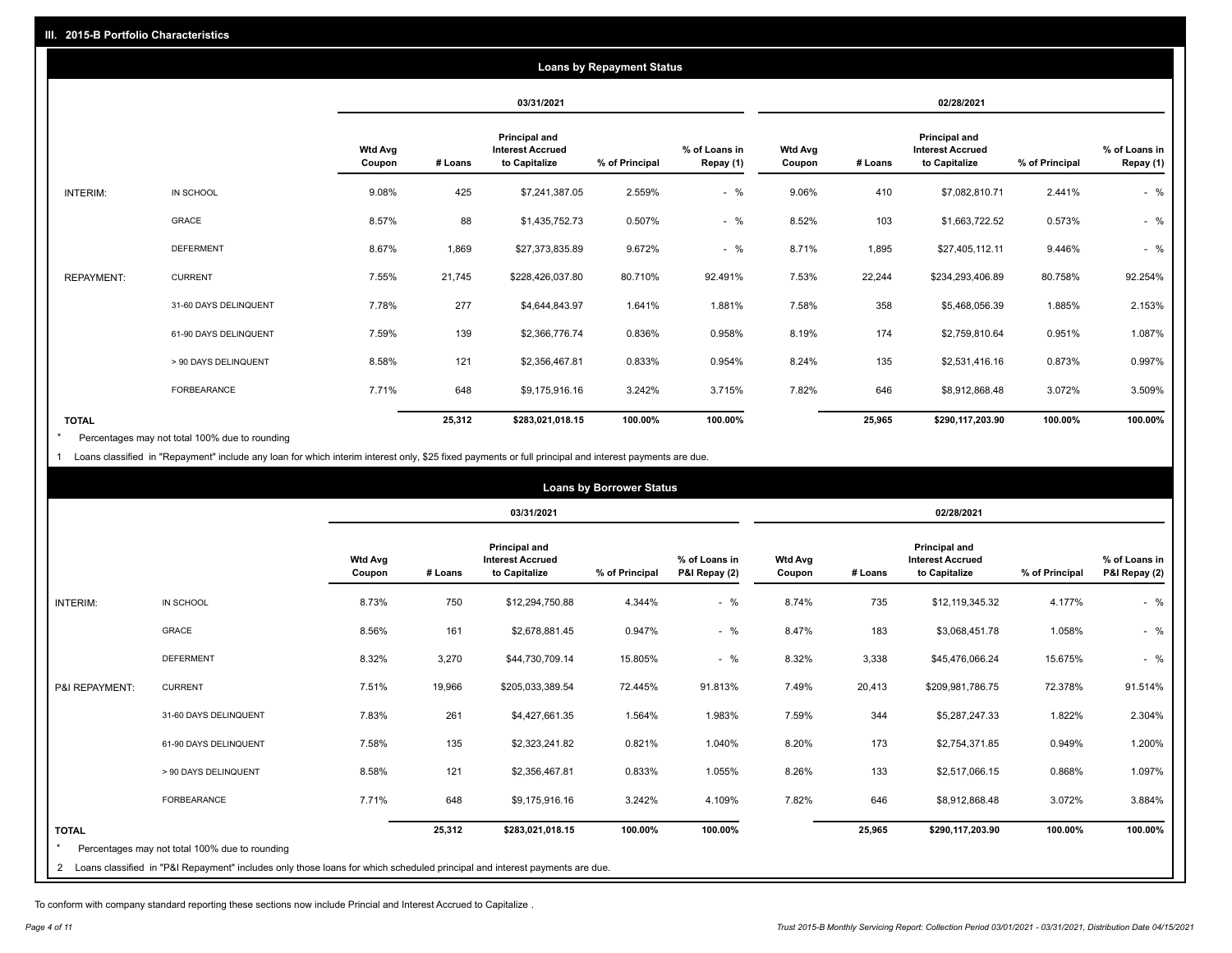|                                                                                                  | 3/31/2021        | 2/28/2021        |
|--------------------------------------------------------------------------------------------------|------------------|------------------|
| Pool Balance                                                                                     | \$283,021,018.15 | \$290,117,203.90 |
| Total # Loans                                                                                    | 25,312           | 25,965           |
| Total # Borrowers                                                                                | 17,560           | 18,016           |
| Weighted Average Coupon                                                                          | 7.72%            | 7.71%            |
| Weighted Average Remaining Term                                                                  | 124.99           | 124.67           |
| Percent of Pool - Cosigned                                                                       | 93.3%            | 93.3%            |
| Percent of Pool - Non Cosigned                                                                   | 6.7%             | 6.7%             |
| Borrower Interest Accrued for Period                                                             | \$1,812,042.90   | \$1,687,912.32   |
| Outstanding Borrower Interest Accrued                                                            | \$11,478,262.91  | \$11,495,422.79  |
| Gross Principal Realized Loss - Periodic *                                                       | \$312,861.52     | \$751,933.48     |
| Gross Principal Realized Loss - Cumulative *                                                     | \$37,854,768.36  | \$37,541,906.84  |
| Recoveries on Realized Losses - Periodic                                                         | \$132,799.82     | \$63,628.46      |
| Recoveries on Realized Losses - Cumulative                                                       | \$5,900,486.10   | \$5,767,686.28   |
| Net Losses - Periodic                                                                            | \$180,061.70     | \$688,305.02     |
| Net Losses - Cumulative                                                                          | \$31,954,282.26  | \$31,774,220.56  |
| Non-Cash Principal Activity - Capitalized Interest                                               | \$314,061.81     | \$397,986.78     |
| Since Issued Total Constant Prepayment Rate (CPR) (1)                                            | 8.62%            | 8.57%            |
| <b>Loan Substitutions</b>                                                                        | \$0.00           | \$0.00           |
| <b>Cumulative Loan Substitutions</b>                                                             | \$0.00           | \$0.00           |
| <b>Unpaid Servicing Fees</b>                                                                     | \$0.00           | \$0.00           |
| <b>Unpaid Administration Fees</b>                                                                | \$0.00           | \$0.00           |
| <b>Unpaid Carryover Servicing Fees</b>                                                           | \$0.00           | \$0.00           |
| Note Interest Shortfall                                                                          | \$0.00           | \$0.00           |
| Loans in Modification                                                                            | \$32,340,682.57  | \$33,298,841.85  |
| % of Loans in Modification as a % of Loans in Repayment (P&I)                                    | 15.10%           | 15.10%           |
|                                                                                                  |                  |                  |
| % Annualized Gross Principal Realized Loss - Periodic as a %<br>of Loans in Repayment (P&I) * 12 | 1.75%            | 4.09%            |
|                                                                                                  |                  |                  |
| % Gross Principal Realized Loss - Cumulative as a % of<br>Original Pool Balance                  | 5.09%            | 5.05%            |
|                                                                                                  |                  |                  |

\* In accordance with the Servicer's current policies and procedures, after September 1, 2017 loans subject to bankruptcy claims generally will not be reported as a charged- off unless and until they are delinquent for 120

(1) Since Issued Total CPR calculations found in monthly servicing reports issued on or prior to September 15, 2015 originally included loans that were removed from the pool by the sponsor because they became ineligible fo pool between the cut-off date and settlement date. On October 5, 2015, Since Issued Total CPR calculations were revised to exclude these loans and all prior monthly servicing reports were restated . For additional informat see 'Since Issued CPR Methodology' found on page 11 of this report.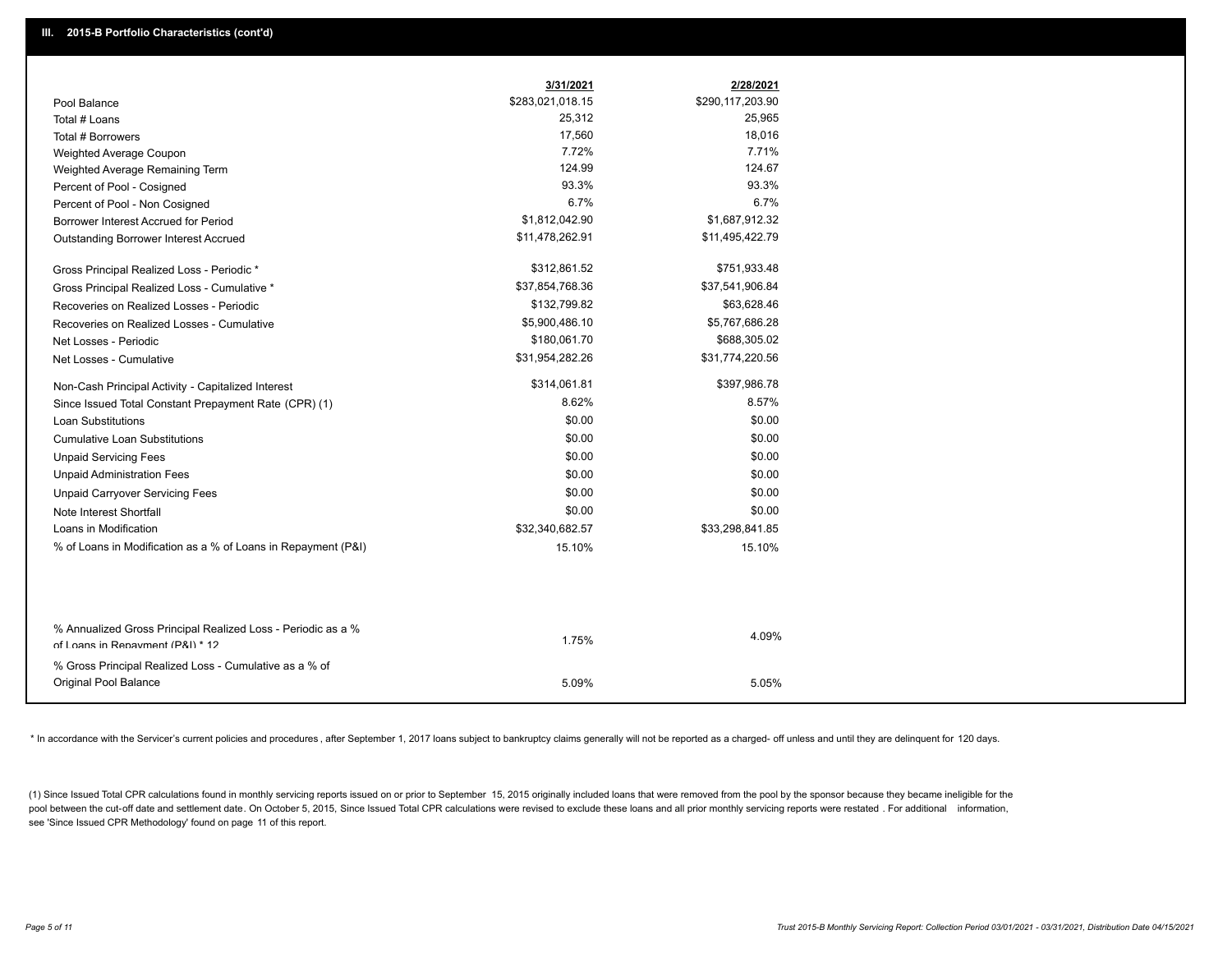#### **Loan Program**  A

|                                    | Weighted<br>Average | # LOANS     | <b>\$ AMOUNT</b> | $%$ *    |
|------------------------------------|---------------------|-------------|------------------|----------|
| - Smart Option Interest-Only Loans | 6.65%               | 4,521       | \$33,427,325.88  | 11.811%  |
| - Smart Option Fixed Pay Loans     | 7.61%               | 6,811       | \$88,238,338.34  | 31.177%  |
| - Smart Option Deferred Loans      | 8.00%               | 13.980      | \$161,355,353.93 | 57.012%  |
| - Other Loan Programs              | $0.00\%$            | $\mathbf 0$ | \$0.00           | 0.000%   |
| <b>Total</b>                       | 7.72%               | 25,312      | \$283,021,018.15 | 100.000% |

\* Percentages may not total 100% due to rounding

B

C

**Index Type**

|                       | Weighted<br>Average | # LOANS | \$ AMOUNT        | % *       |
|-----------------------|---------------------|---------|------------------|-----------|
| - Fixed Rate Loans    | 7.58%               | 5,643   | \$80,106,861.79  | 28.304%   |
| - LIBOR Indexed Loans | 7.78%               | 19,669  | \$202,914,156.36 | 71.696%   |
| - Other Index Rates   | $0.00\%$            | 0       | \$0.00           | $0.000\%$ |
| <b>Total</b>          | 7.72%               | 25,312  | \$283,021,018.15 | 100.000%  |

\* Percentages may not total 100% due to rounding

### **Weighted Average Recent FICO**

| 1,953<br>1,796<br>2,665<br>5,212 | \$23,488,415.34<br>\$21,343,170.08<br>\$31,147,624.31 | 8.299%<br>7.541%<br>11.005% |
|----------------------------------|-------------------------------------------------------|-----------------------------|
|                                  |                                                       |                             |
|                                  |                                                       |                             |
|                                  |                                                       |                             |
|                                  | \$62,389,253.77                                       | 22.044%                     |
| 13,685                           | \$144,650,662.04                                      | 51.110%                     |
|                                  | \$1,892.61                                            | 0.001%                      |
| 25,312                           | \$283,021,018.15                                      | 100.000%                    |
|                                  |                                                       |                             |

To conform with company standard reporting these sections now include Princial and Interest Accrued to Capitalize .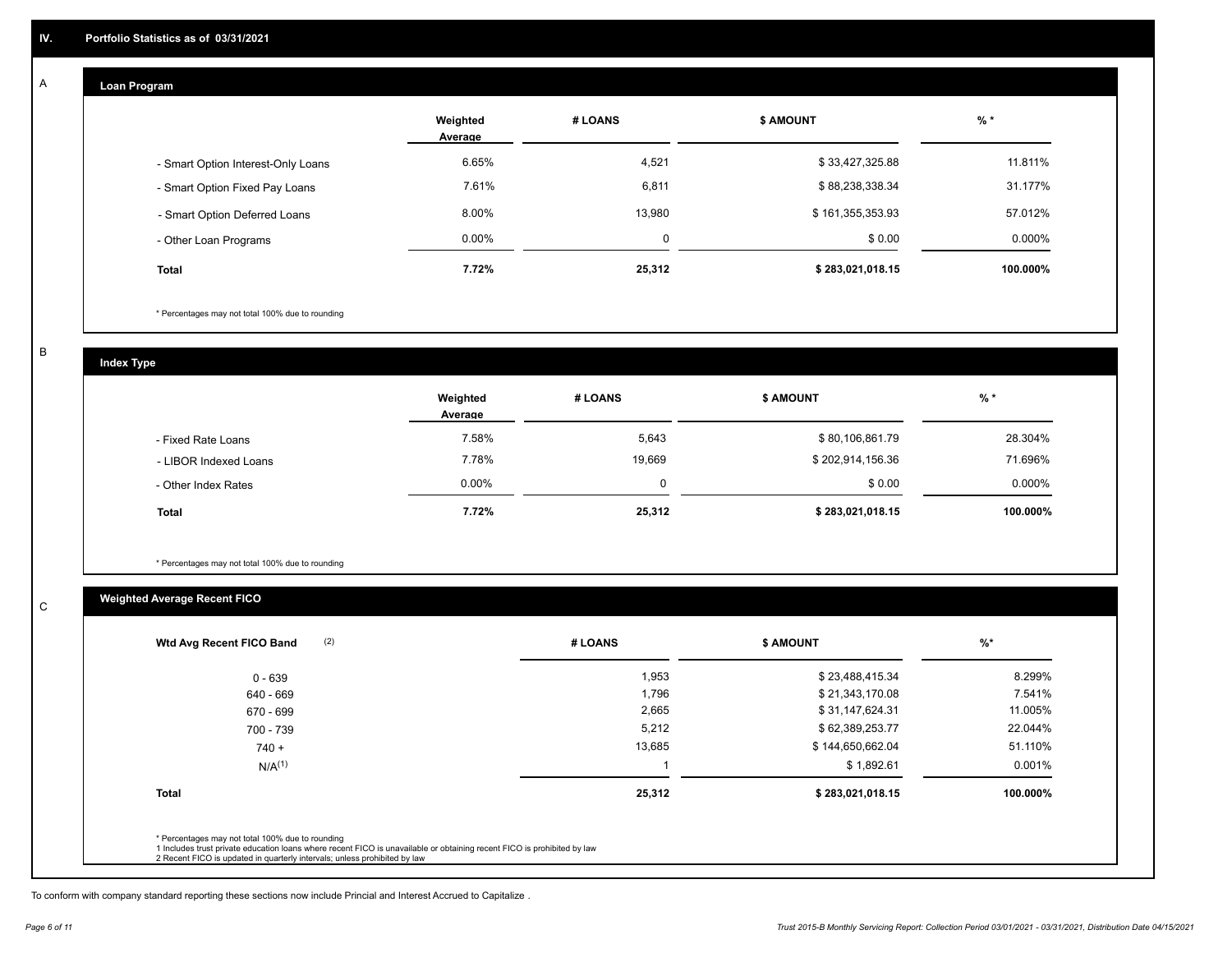| V. | 2015-B Reserve Account and Principal Distribution Calculations                                 |                  |  |
|----|------------------------------------------------------------------------------------------------|------------------|--|
| А. | <b>Reserve Account</b>                                                                         |                  |  |
|    | Specified Reserve Account Balance                                                              | \$1,896,081.00   |  |
|    | Actual Reserve Account Balance                                                                 | \$1,896,081.00   |  |
| В. | <b>Principal Distribution Amount</b>                                                           |                  |  |
|    | Class A Notes Outstanding<br>i.                                                                | \$133,082,042.73 |  |
|    | Pool Balance<br>ii.                                                                            | \$283,021,018.15 |  |
|    | First Priority Principal Distribution Amount (i - ii)<br>iii.                                  | \$0.00           |  |
|    |                                                                                                |                  |  |
|    | Class A and B Notes Outstanding<br>iv.                                                         | \$203,082,042.73 |  |
|    | First Priority Principal Distribution Amount<br>v.                                             | \$0.00           |  |
|    | Pool Balance<br>vi.                                                                            | \$283,021,018.15 |  |
|    | Specified Overcollateralization Amount<br>vii.                                                 | \$84,906,305.45  |  |
|    | Available Funds (after payment of waterfall items A through H)<br>viii.                        | \$7,888,098.64   |  |
|    | <b>Class C Notes Outstanding</b><br>ix.                                                        | \$50,000,000.00  |  |
|    | Regular Principal Distribution Amount (if (iv > 0, (iv - v) - (vi - vii), min(viii, ix))<br>x. | \$4,967,330.03   |  |
|    |                                                                                                |                  |  |
|    | Pool Balance<br>xi.                                                                            | \$283,021,018.15 |  |
|    | 10% of Initial Pool Balance<br>xii.                                                            | \$74,339,449.62  |  |
|    | First Priority Principal Distribution Amount<br>xiii.                                          | \$0.00           |  |
|    | Regular Principal Distribution Amount<br>xiv.                                                  | \$4,967,330.03   |  |
|    | Available Funds (after payment of waterfall items A through J)<br>XV.                          | \$2,920,768.61   |  |
|    | xvi. Additional Principal Distribution Amount (if(ix $\leq$ = x, min(xv, xi - xiii - xiv)))    | \$0.00           |  |
|    |                                                                                                |                  |  |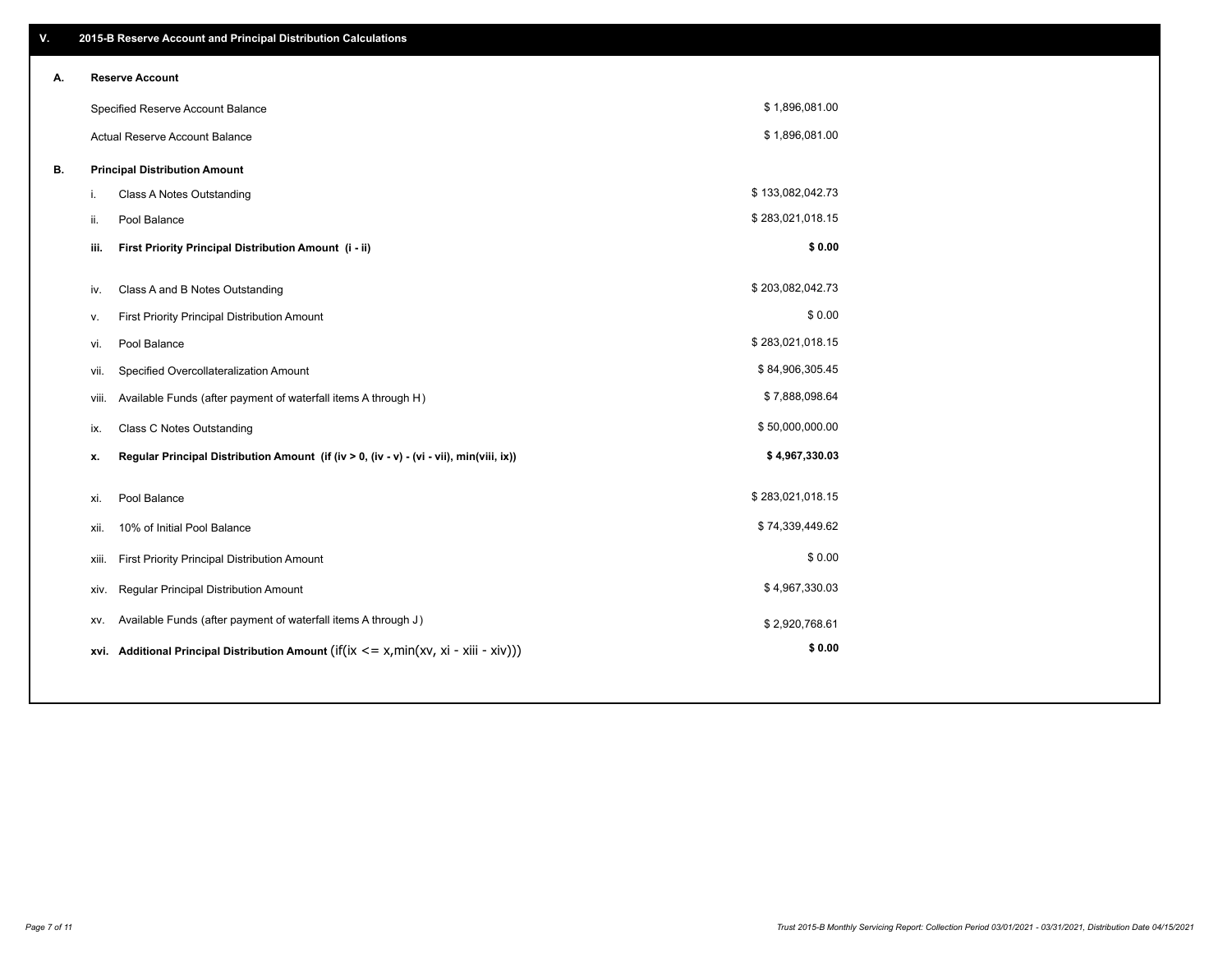|   |                                                         | Paid           | <b>Funds Balance</b> |
|---|---------------------------------------------------------|----------------|----------------------|
|   | <b>Total Available Funds</b>                            |                | \$8,715,344.94       |
| Α | <b>Trustee Fees</b>                                     | \$0.00         | \$8,715,344.94       |
| B | <b>Servicing Fees</b>                                   | \$188,329.28   | \$8,527,015.66       |
| C | i. Administration Fees                                  | \$8,333.00     | \$8,518,682.66       |
|   | ii. Unreimbursed Administrator Advances plus any Unpaid | \$0.00         | \$8,518,682.66       |
| D | Class A Noteholders Interest Distribution Amount        | \$238,917.35   | \$8,279,765.31       |
| Е | <b>First Priority Principal Payment</b>                 | \$0.00         | \$8,279,765.31       |
| F | Class B Noteholders Interest Distribution Amount        | \$204,166.67   | \$8,075,598.64       |
| G | <b>Class C Noteholders Interest Distribution Amount</b> | \$187,500.00   | \$7,888,098.64       |
| H | <b>Reinstatement Reserve Account</b>                    | \$0.00         | \$7,888,098.64       |
|   | <b>Regular Principal Distribution</b>                   | \$4,967,330.03 | \$2,920,768.61       |
| J | <b>Carryover Servicing Fees</b>                         | \$0.00         | \$2,920,768.61       |
| Κ | Additional Principal Distribution Amount                | \$0.00         | \$2,920,768.61       |
| L | Unpaid Expenses of Trustee                              | \$0.00         | \$2,920,768.61       |
| м | Unpaid Expenses of Administrator                        | \$0.00         | \$2,920,768.61       |
| N | Remaining Funds to the Residual Certificateholders      | \$2,920,768.61 | \$0.00               |

### **Waterfall Conditions**

| А. |      | <b>Class C Noteholders' Interest Distribution Condition</b>                        |                  |  |
|----|------|------------------------------------------------------------------------------------|------------------|--|
|    |      | Pool Balance                                                                       | \$283,021,018.15 |  |
|    | ii.  | Class A and B Notes Outstanding                                                    | \$203,082,042.73 |  |
|    | iii. | Class C Noteholders' Interest Distribution Ratio (i / ii)                          | 139.36%          |  |
|    | IV.  | Minimum Ratio                                                                      | 110.00%          |  |
|    | ν.   | Is the Class C Noteholders' Interest Distribution Condition Satisfied (iii $>$ iv) | v                |  |
|    |      |                                                                                    |                  |  |

\* If the Class C Noteholders' Interest Distribution Condition is satisfied then the amount of interest accrued at the Class C Rate for the Accrual Period is Released on the distribution Date .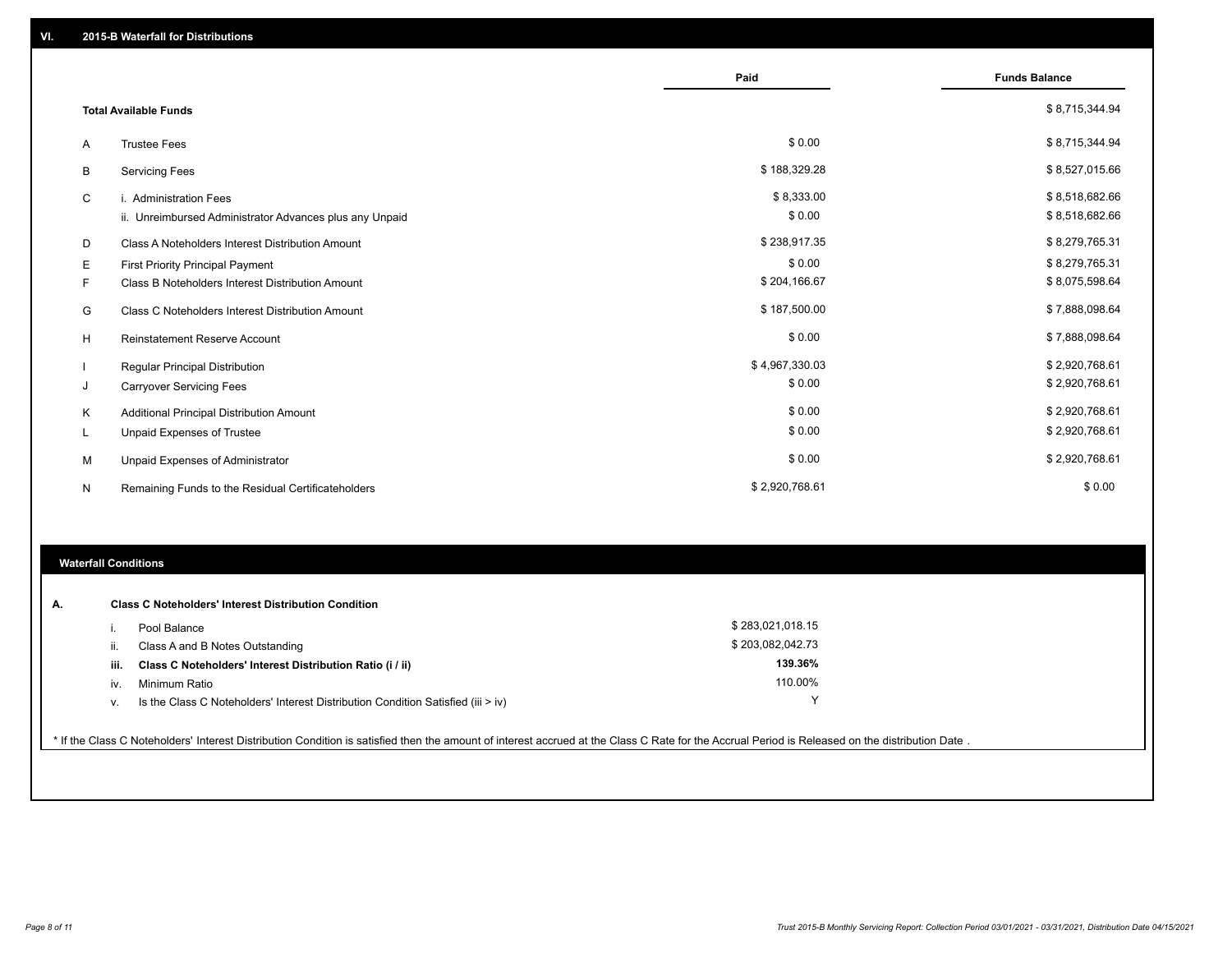## Ending Balance Factor Paydown Factor 0.017614646 0.017614645 0.000000000 Ending Principal Balance \$75,000,000.00 \$ 36,163,208.65 \$56,163,208.65 \$16,951,504.05 \$56,163,208.65 \$75,000,000.00 Principal Paid \$3,382,011.94 \$ 1,585,318.09 \$ - \$ - \$ - \$ - Interest Shortfall \$ 98,203.96 \$ 20,846.72 \$ 119,866.67 Interest Paid Total Interest Due \$ 98,203.96 \$ 20,846.72 \$ 119,866.67 \$ - \$ - \$ - Interest Shortfall from Prior Period Plus Accrued Interest Current Interest Due \$ 98,203.96 \$ 20,846.72 \$ 119,866.67 Accrued Interest Factor **2.0001598222** 0.002483333 0.002483333 0.001124611 0.001124611 0.001598222 Interest Rate\* 2.98000% 1.30600% 1.85600% Daycount Fraction 0.08333333 0.08611111 0.08611111 Accrual Period End 4/15/2021 4/15/2021 4/15/2021 Accrual Period Begin 3/15/2021 3/15/2021 3/15/2021 Record Date (Days Prior to Distribution) **1 NEW YORK BUSINESS DAY** 1 NEW YORK BUSINESS DAY 1 NEW YORK BUSINESS DAY Spread/Fixed Rate 2.98% 1.20% 1.75% Index FIXED LIBOR LIBOR Beginning Balance \$ 39,545,220.59 \$ \$ \$9,545,220.59 \$ \$ \$9,545,220.59 \$ \$ \$18,536,822.14 \$ \$ 75,000,000.00 \$ \$ Cusip/Isin 78448QAB4 78448QAC2 78448QAD0 **A2A A2B A3** 0.188350045 0.188350045 1.000000000 **Distribution Amounts**

\* Pay rates for Current Distribution. For the interest rates applicable to the next distribution date, please see https://www.salliemae.com/about/investors/data/SMBabrate.txt.

**VII. 2015-B Distributions**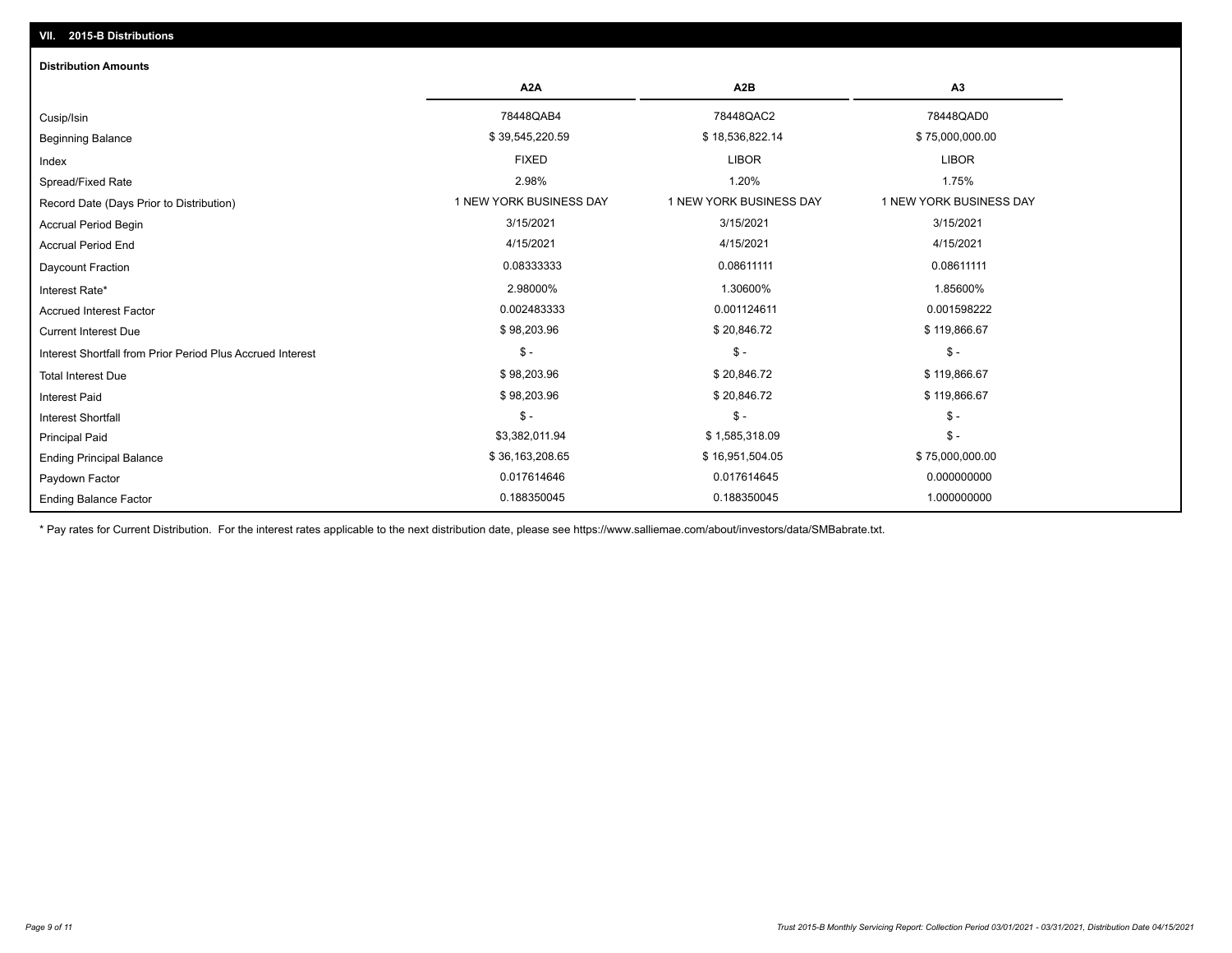| VII. 2015-B Distributions                                  |                         |                         |  |  |  |
|------------------------------------------------------------|-------------------------|-------------------------|--|--|--|
| <b>Distribution Amounts</b>                                |                         |                         |  |  |  |
|                                                            | в                       | С                       |  |  |  |
| Cusip/Isin                                                 | 78448QAE8               | 78448QAF5               |  |  |  |
| <b>Beginning Balance</b>                                   | \$70,000,000.00         | \$50,000,000.00         |  |  |  |
| Index                                                      | <b>FIXED</b>            | <b>FIXED</b>            |  |  |  |
| Spread/Fixed Rate                                          | 3.50%                   | 4.50%                   |  |  |  |
| Record Date (Days Prior to Distribution)                   | 1 NEW YORK BUSINESS DAY | 1 NEW YORK BUSINESS DAY |  |  |  |
| <b>Accrual Period Begin</b>                                | 3/15/2021               | 3/15/2021               |  |  |  |
| <b>Accrual Period End</b>                                  | 4/15/2021               | 4/15/2021               |  |  |  |
| Daycount Fraction                                          | 0.08333333              | 0.08333333              |  |  |  |
| Interest Rate*                                             | 3.50000%                | 4.50000%                |  |  |  |
| <b>Accrued Interest Factor</b>                             | 0.002916667             | 0.003750000             |  |  |  |
| <b>Current Interest Due</b>                                | \$204,166.67            | \$187,500.00            |  |  |  |
| Interest Shortfall from Prior Period Plus Accrued Interest | $\frac{1}{2}$           | $$ -$                   |  |  |  |
| <b>Total Interest Due</b>                                  | \$204,166.67            | \$187,500.00            |  |  |  |
| Interest Paid                                              | \$204,166.67            | \$187,500.00            |  |  |  |
| Interest Shortfall                                         | $\frac{1}{2}$           | $\frac{1}{2}$           |  |  |  |
| <b>Principal Paid</b>                                      | $\mathsf{\$}$ -         | $S -$                   |  |  |  |
| <b>Ending Principal Balance</b>                            | \$70,000,000.00         | \$50,000,000.00         |  |  |  |
| Paydown Factor                                             | 0.000000000             | 0.000000000             |  |  |  |
| <b>Ending Balance Factor</b>                               | 1.000000000             | 1.000000000             |  |  |  |

\* Pay rates for Current Distribution. For the interest rates applicable to the next distribution date, please see https://www.salliemae.com/about/investors/data/SMBabrate.txt.